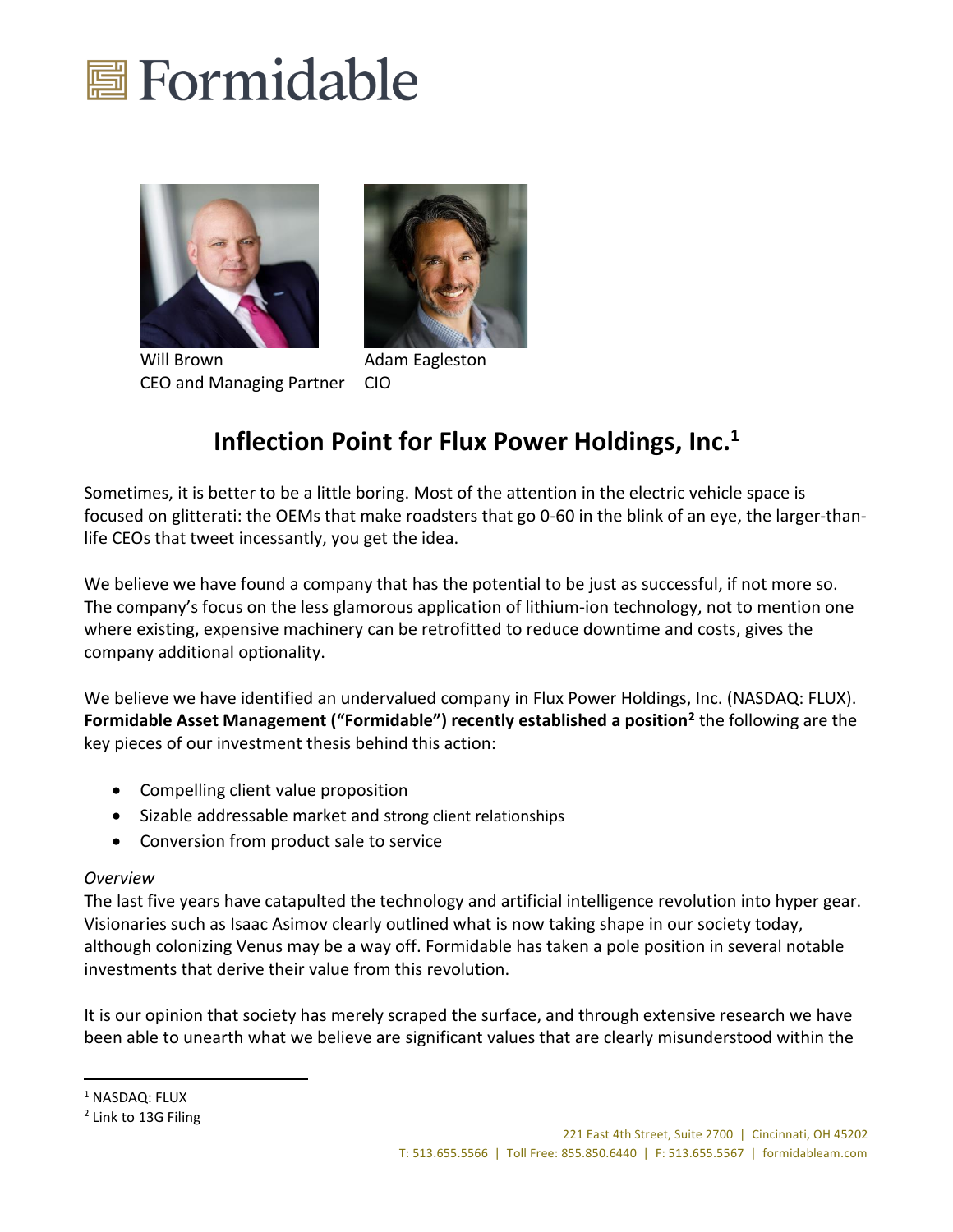

electric vehicle ecosystem. To use a baseball analogy, we are not just in the early innings, the players are just now stepping out of the dugout.

This brings us to Flux, a lithium ion battery producer for the myriad day-to-day operating activity within the materials handling sector.

## **Full Product Line for Large Fleets**



Slide from Flux company presentation accessed on November 4, 2020 via url: [https://www.fluxpower.com/hubfs/Company%20Presentation/Flux%20Power%20Company%20Presentation%20-](https://www.fluxpower.com/hubfs/Company%20Presentation/Flux%20Power%20Company%20Presentation%20-%20October%207,%202020.pdf) [%20October%207,%202020.pdf](https://www.fluxpower.com/hubfs/Company%20Presentation/Flux%20Power%20Company%20Presentation%20-%20October%207,%202020.pdf)

While in the early stages of penetration of its main market, Flux has immense opportunities in other industrial segments as well as residential assets such as lawnmowers, portable power packs for military assets, and life supporting rescue assets that are easily mobilized (think pop up mobile hospitals, clinics, disaster relief deployment); the applications for the batteries they produce are nearly endless.

Flux also has burgeoning opportunities to leverage its technology to provide power solutions to rural municipalities for emergency purposes as well as solar electric vehicle charging, which is a true green energy solution.

### *Compelling client value proposition*

We can tout environmental consciousness until we are green in the face, but ultimately customers want products that: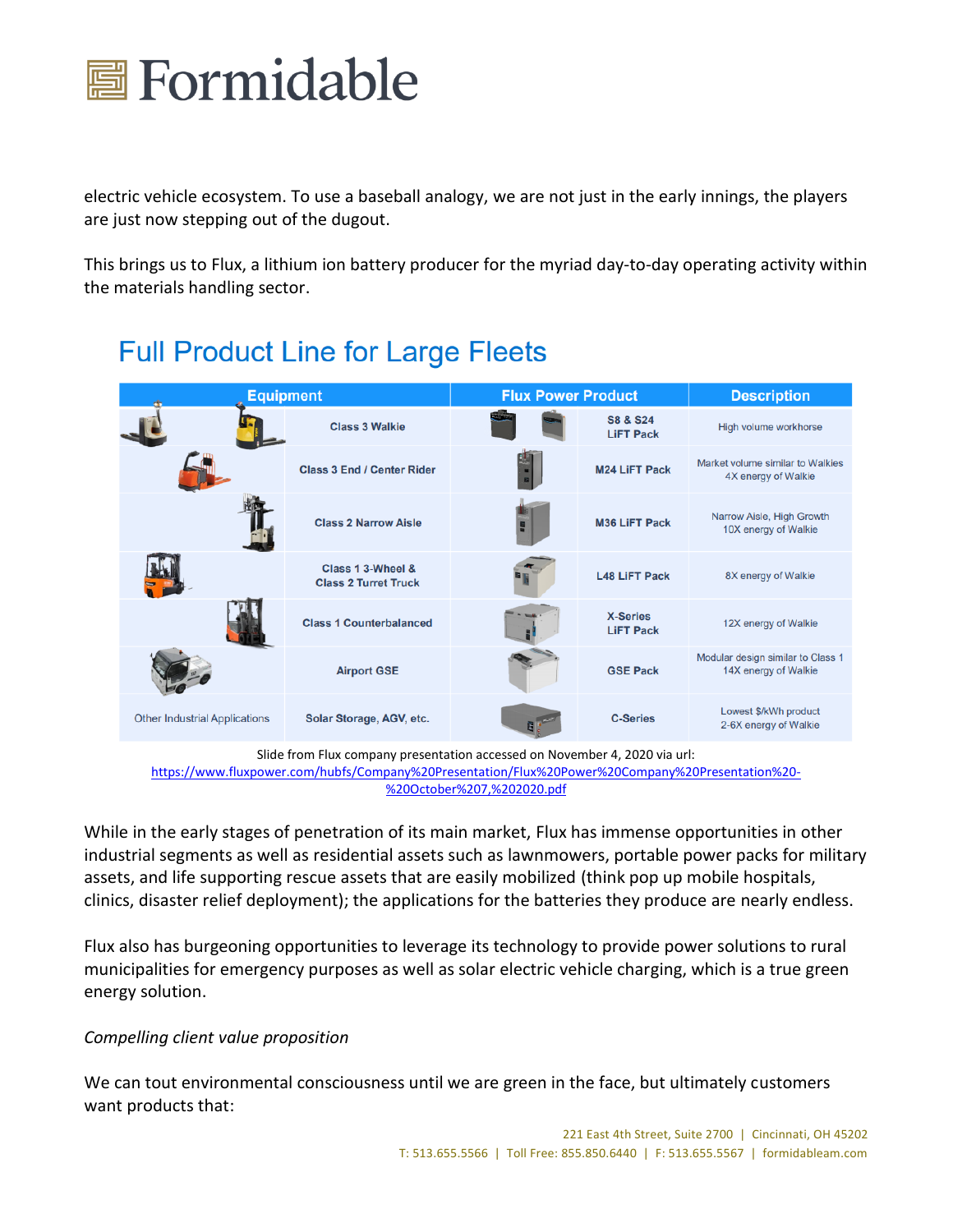

- Limit downtime
- Lower costs
- Are safe
- Are durable

Flux batteries seemingly check all the boxes.

The efficiency of lithium batteries versus lead acid batteries is integral to all four of these attributes. The simplest way to think about this is that for every three lead acid batteries, one lithium battery will suffice. The reason - thermodynamics. Lead acid batteries can only be used for about eight hours at a time; for comparison, lithium batteries can be used nonstop and switched relatively easily. The law of thermodynamics comes in to play because, simply put, forklifts that use a lead acid battery for more than one shift become too hot to operate and can ignite from the chemical exchange resulting from the use of lead acid, i.e., safety is an issue with lead.

Therefore, lead acid batteries operate for a shift, cool for a shift, and charge for a shift; hence, they are in use about 1/3 of the time, i.e., there is a lot of downtime with lead acid. This is extremely impactful for clients that are trying to expand efficiency for a fleet of vehicles, e.g., forklifts, making Flux's lithium ion battery a better solution.

Small lead batteries last about 18 to 24 months. Similarly sized lithium batteries last seven years, a threefold improvement in every direction. Large lead acid batteries have a life span of five years while their counterparts in lithium last 10 years. Setting aside the simple durability and longer replacement cycle versus lead, which is one source of cost savings, less frequent replacements of toxic lead means lower cost for clean up and improved safety as well. From the company's 10-k: "Additionally, the toxic nature of lead acid batteries presents significant safety and environmental issues as they are subject to Environmental Protection Agency lead acid battery reporting requirements, may create an environmental hazard in the event of a cell breach, and emit combustible gases during charging. As a result of the advantages lithium-ion battery technology provide over lead acid batteries…" Labor costs are also lower as there is no battery swapping or watering for lithium versus lead acid.

Flux's offering is designed to meet Underwriters Laboratory (UL) safety standards, and the company hopes to have completed certification of its entire forklift line-up by December 2020.

We will talk more later about additional opportunities Flux has to monetize its client base, but suffice it to say its complementary suite of products further improves its ability to demonstrate value to clients, not to mention the secular tail winds due to the rise of e-commerce, labor shortages, and rising wages.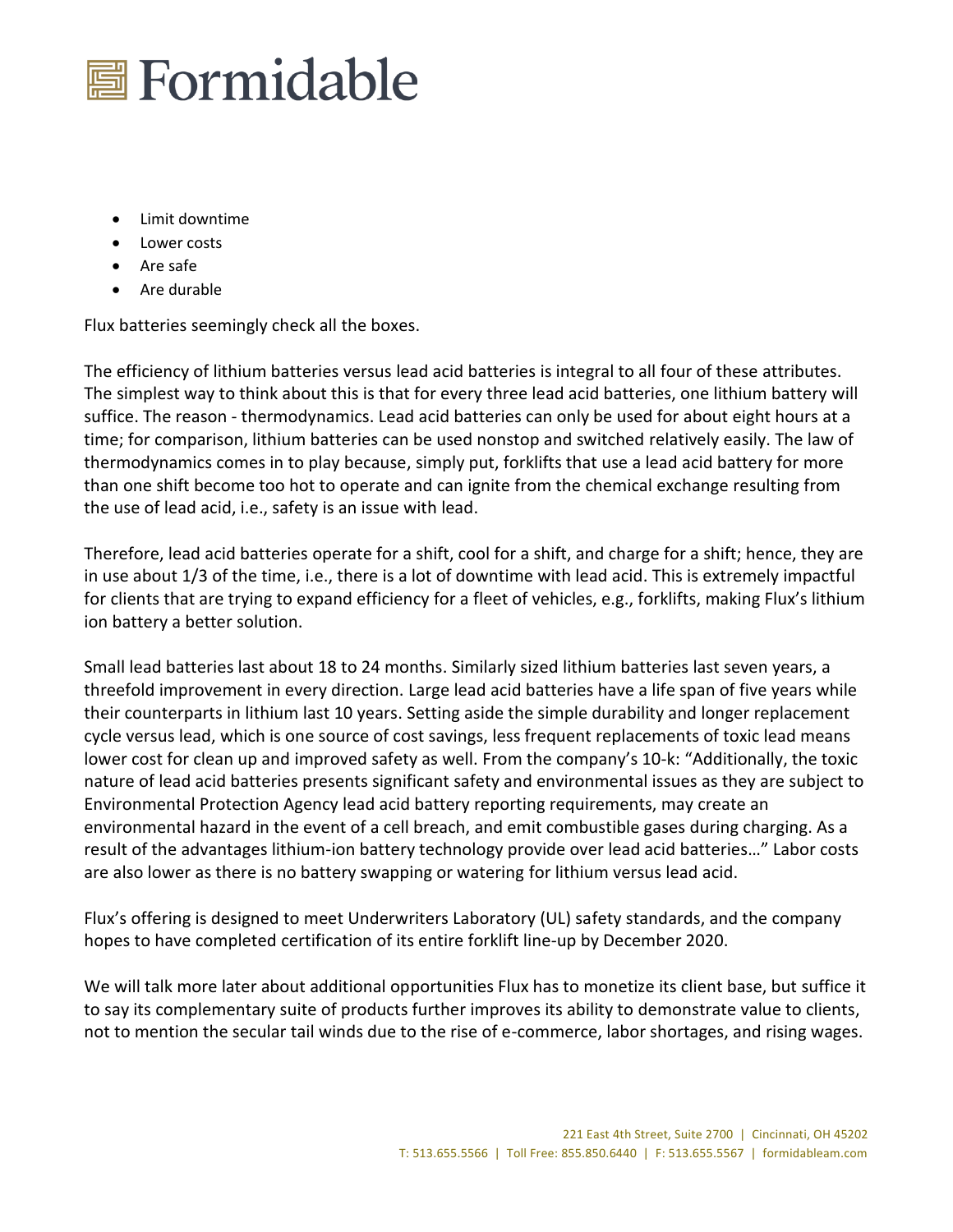

### *Strong client relationships and sizable addressable markets*

Original equipment manufacturers (OEMs) are currently Flux's primary clients. Given that most forklifts are financed, and batteries are a sizable part of the cost, the preference for the end client is to combine the two. Accordingly, Flux has developed a private label version for a top 10 OEM, though it sells to others as well. From the company's 10-k: "Many of our LiFT Packs have been approved for use by leading industrial motive manufacturers, including Toyota Material Handling USA, Inc., Crown Equipment Corporation, and The Raymond Corporation."

It also sells direct to larger "institutional" clients and has started working with PepsiCo, which has 50k units, i.e., materials handling vehicles, to convert its entire fleet to lithium ion. The key word here is *convert*. A lead acid battery can easily be swapped for lithium-ion once the former reaches the end of its useful life. Obviously, not all of a fleet's existing batteries expire at once and swapping out a functioning lead acid battery is typically not the preferred approach for the customer.

### **Distribution** Manufacturing **Retail/Grocery Airport GSE Beverage** Food **SpartanNash CATERPILLAR** ARCTIC GLACIER Mondelēz**,** (OMPREHENSIVE **ADELTA BENTELER** swissport Dean **Kraft***Heinz*

## **Broad Sectors and Customers Being Served**

Slide from Flux company presentation accessed on November 4, 2020 via url:

[https://www.fluxpower.com/hubfs/Company%20Presentation/Flux%20Power%20Company%20Presentation%20-](https://www.fluxpower.com/hubfs/Company%20Presentation/Flux%20Power%20Company%20Presentation%20-%20October%207,%202020.pdf) [%20October%207,%202020.pdf](https://www.fluxpower.com/hubfs/Company%20Presentation/Flux%20Power%20Company%20Presentation%20-%20October%207,%202020.pdf)

Combining OEMs along with the current installed based and we have a compelling driver of value within the company: its addressable market. The company believes that lithium ion currently serves 3% of the battery market. Experts estimate the size of the market at \$2.5 billion. As one example, Toyota Industries, Inc., which is the market leader (and a Flux client), is estimated to sell around 250,000 units annually on average over the next three years per Mizuho Securities; it sold 278,000 in FY 2020 (pre-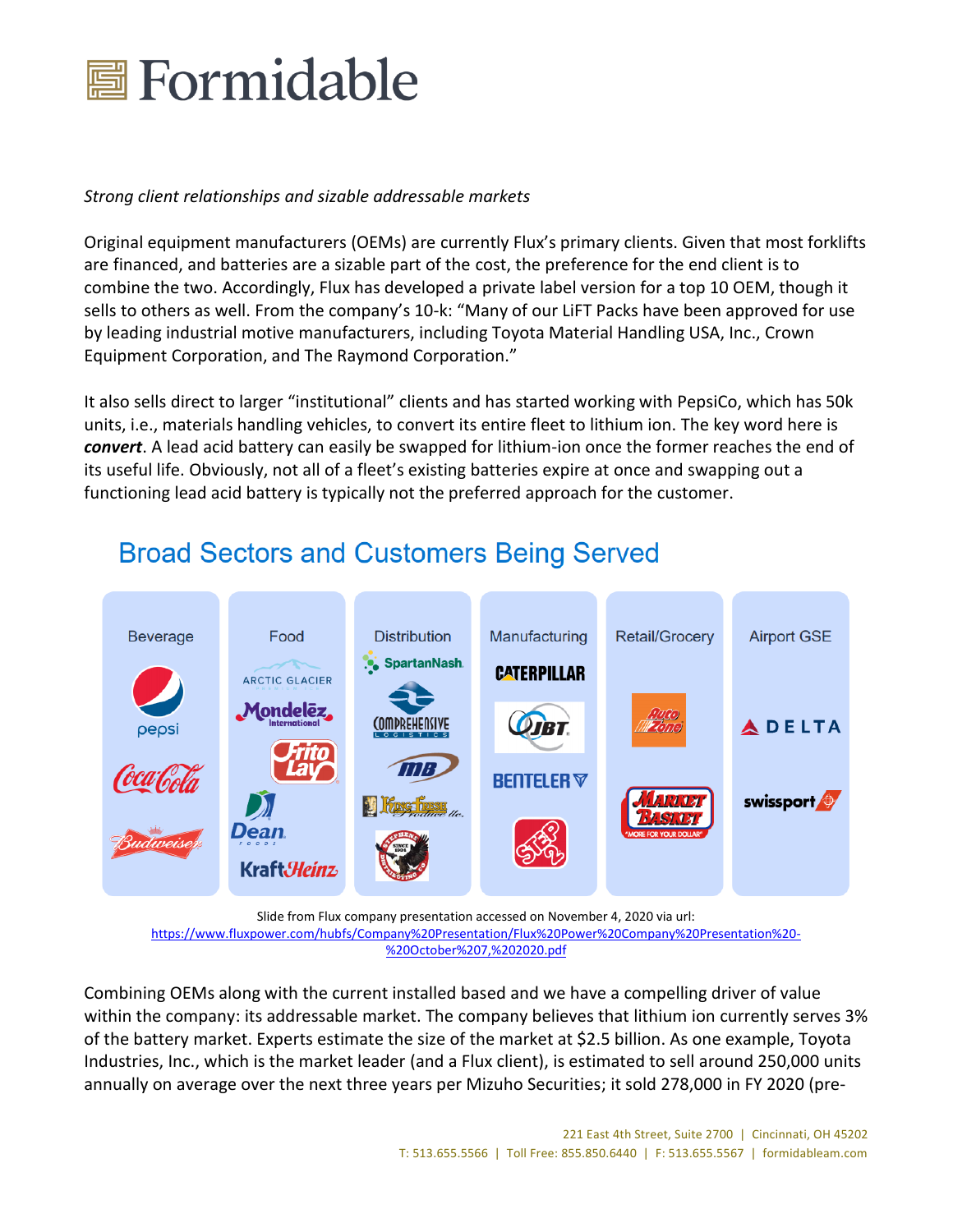

COVID) worth almost \$14 billion in revenue, based on exchange rate as of October 19, 2020. That equates to around \$50k per unit; lithium-ion batteries average \$15-\$20k.

According to Modern Materials Handling, the total revenue for the materials handling top 20 manufacturers was approximately \$44 billion. Let us assume conservatively that batteries are 25% of the total cost of a forklift. This puts the TAM at around \$11 billion for lithium-ion batteries. Obviously, lead acid will continue to have a place due to its lower cost, as will internal combustion and hydrogen (hydrogen is typically used by higher volume players, e.g., Amazon).



**Industrial Truck Association** 

Coronado, California, USA 2019

The current market penetration for lithium-ion is low single-digits per our conversations with the company and other industry sources. Changing environmental regulations should benefit lithium-ion, and at even a 10% penetration Flux's TAM is over \$1 billion just for the OEM portion of its business.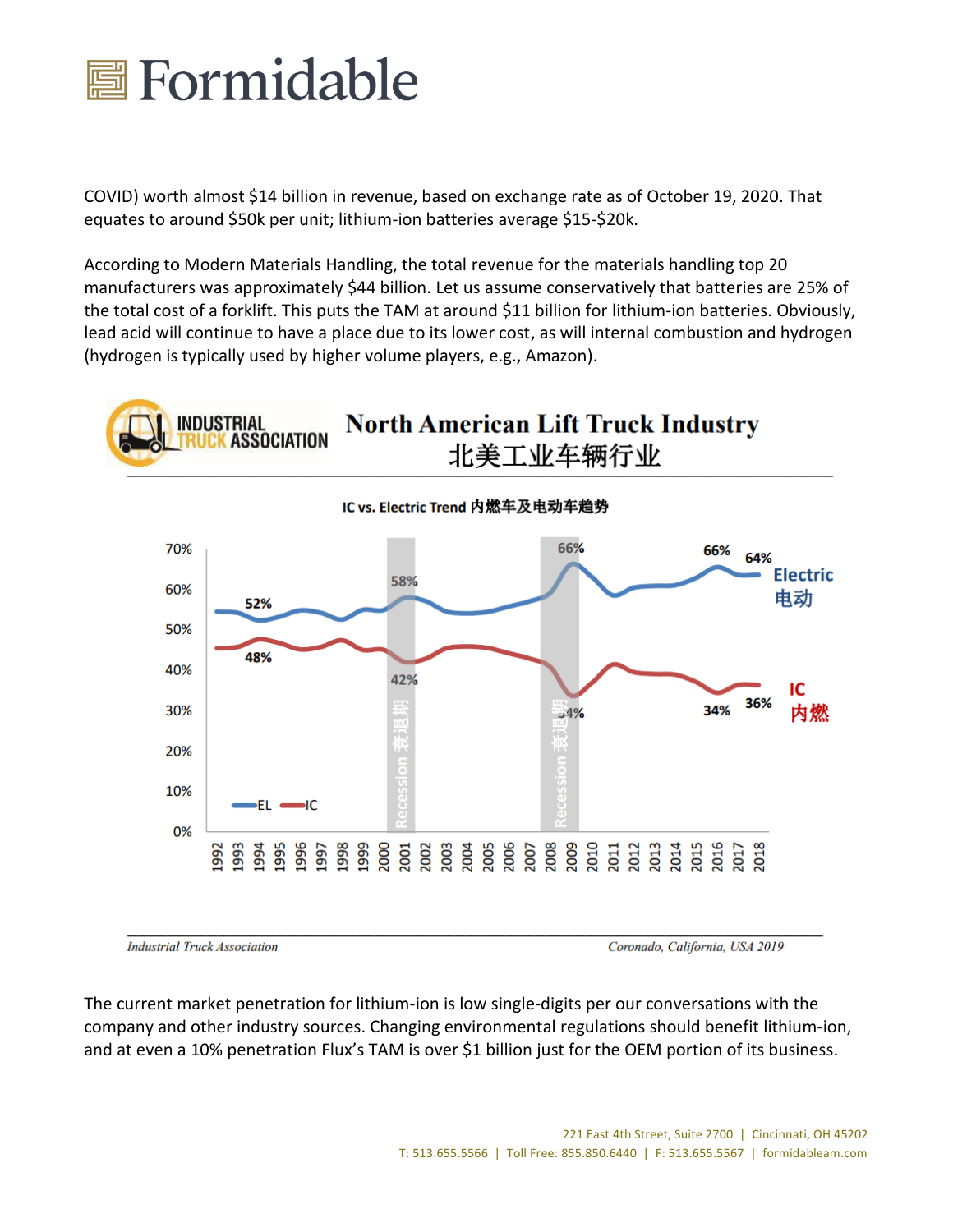

The company's collaboration with Beam Global (NASDAQ: BEEM) is another huge potential market opportunity in an adjacent space that is currently untapped and has the same secular tailwinds as materials handling. Unlike its peers, Beam provides truly green solutions for charging and power generation, given its use of solar as opposed to fossil fuel or nuclear sources. Flux battery packs store the solar energy for use by electric vehicles, with newer applications being developed for true off-grid power supply for rural areas and/or emergency power generation. As we see from the following, there has been underinvestment in this required infrastructure.

## EV charge problem

Like making sure your phone is always charges is not hard enough....

Morgan Stanley Research cautions that insufficient utility investment in EV charging infrastructure could jeopardize their US forecast for 54% EV miles penetration and a 64mm EV fleet by '40, given the US currently only has 12% of the chargers it will need by '30, and 4% of the chargers it will need to support 64mm EVs on the road by '40. Meeting this gap will require \$21Bn and \$80Bn of investment in charging infrastructure by '30 and '40, respectively... with progress thus far relatively slow. Utilities are highly engaged in the transition to EVs, but face unusually complex policy issues that could slow EV infrastructure spending. This could cause greater concern among prospective EV buyers as to whether there will be sufficient EV charging options available, curtailing mass EV penetration



FLUX could be a beneficiary of the confluence of two massive global trends, one secular and one cyclical. The secular is an increased emphasis on EVs; we have talked about this extensively in the past. The second is government infrastructure spending as a cyclical boost to offset the deleterious effects of Covid. Given that governments at all levels (national, state, and local) are serious about transitioning to EVs, they are going to have to facilitate the development of an EV ecosystem, including charging stations. This area could be on the cusp of a wave of capital.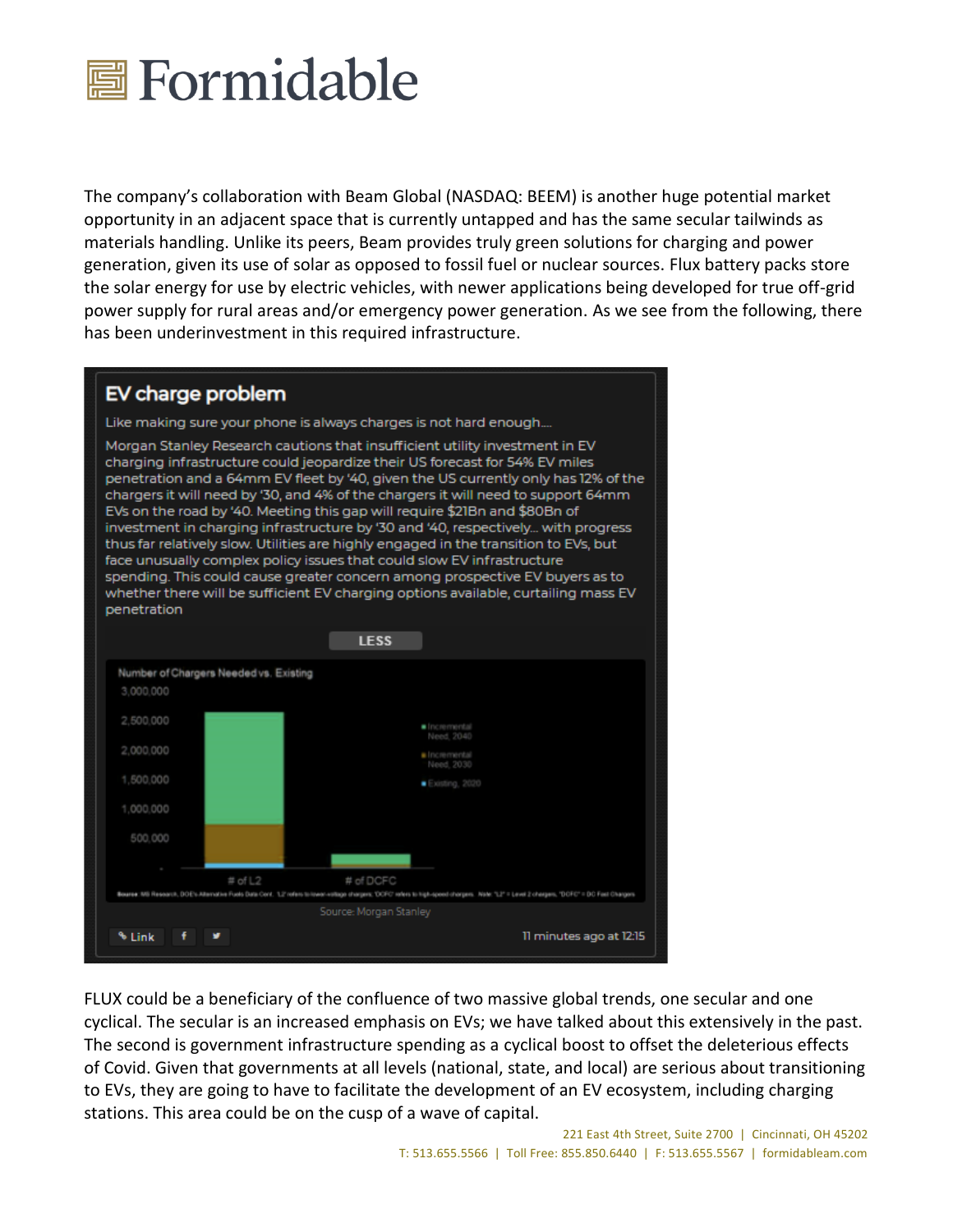

Finally, COVID put a damper on the company's foray into supplying airlines with materials handling equipment for baggage, etc. As one of the world's largest polluters, airlines are eager to adopt greener solutions where possible. As a business with currently stressed balance sheets and depressed revenues, the improved cost associated with lithium-ion remain attractive, though the current purchase orders remain on hold as airlines wait for customers to return or help from the government.

This completely ignores artificial intelligence and some of the other light industrial and residential opportunities that have yet to be aggressively pursued.

### *Conversion from product sale to service*

Probably the most impactful change for the company from a market perception perspective is its ability to transition a growing installed base (OEM and conversions) from transactional (buy battery -> install in forklift) to relational. Specifically, the company's ability to leverage its telemetry and provide what is effectively power as a service to a large installed customer base.

The benefit for clients is easier oversight of its fleet, lower costs (both in terms of energy and human resources), and improved productivity through decreased downtime. For Flux, the benefit is stickier customer relationships, smoother revenue, and higher margins, as telemetry is more akin to a software sale, and has correspondingly high margins.

#### *Valuation*

Although the company has been around for over a decade, it did not pivot from its focus on being a supplier to automobile OEMs until 2013, and has spent most of that time developing the technology and infrastructure required to compete for large opportunities. While this has tested the patience of investors (as did a *deeply* discounted secondary offering in August 2020), the company seems to be at an inflection point where the market will begin to give it credit for what is likely to be continued rapid growth in its top line. Accordingly, we value the company using a multiple of revenue, with belief that profitability and cash flow will follow as the business scales.

#### Base Case

The closest proxy is probably Romeo Power Technology (Romeo), which is being brought public via a SPAC, RMG Acquisition Corp: (NYSE: RMG). Romeo focuses on batteries for trucks though, unlike Flux, it has its own proprietary battery manufacturing facility. Romeo's equity value of \$1.3 billion post-money is based on projected revenues of \$765M in 2023, or 1.7x sales. At even half of its three-year sales growth rate of 165%, this would value Flux at over 50% above its current market cap.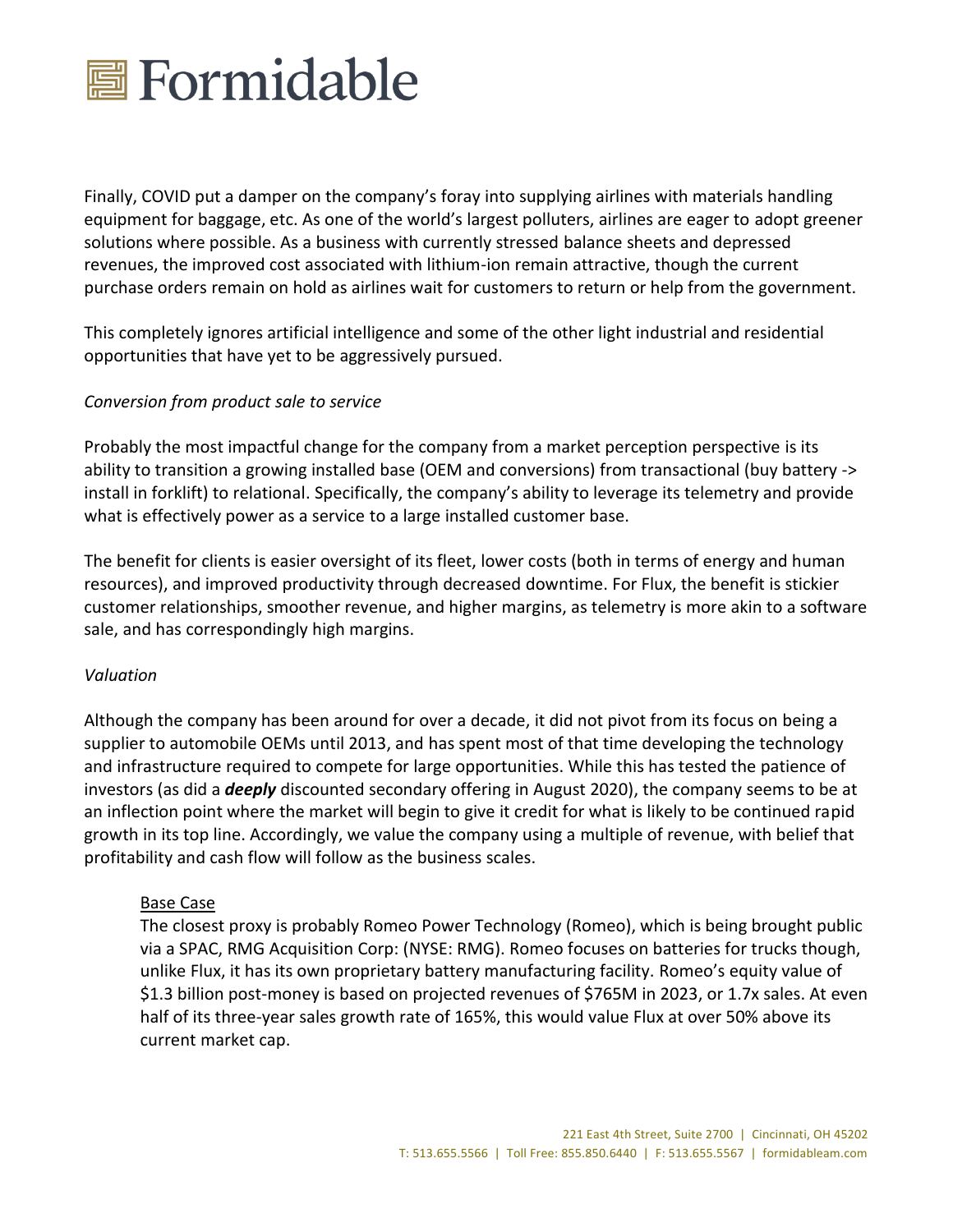

#### Upside Scenario

We think the company's progress from a revenue perspective has the potential to move in step changes and accelerate at a much more rapid rate. For a company of this size, all it takes is one or two large orders to accelerate growth exponentially. Currently, the company has a fourperson sales team, predominantly focused on OEMs. It partners with Averest, Inc. to distribute to airports/airlines; it seems like this partnership model should be expanded to other verticals and/or the sales team should be expanded, given the product suite and the capacity at the current facility to accommodate up to \$100m in revenue, which, if achieved, would put its market cap at roughly double.

In a blue-sky scenario, Flux gains a low-single digit share of the \$11 billion materials handling lithium-ion battery sector plus parleys its relationship with Beam into a significant source of revenue from the buildout of EV charging stations globally. Moreover, although the largest materials handling companies currently use hydrogen almost exclusively, opportunities exist as the growth of companies like Amazon into new verticals introduces the potential for lithium-ion solutions to be a viable alternative in certain cases. Any of these events would put the stock order of magnitude above current levels, even if accounting for capital raises that may be required to support such dynamic growth. We would be optimistic that organic cash flow could make the company self-funding by that point, though our experience shows external capital is often required.

#### Downside Scenario

Flux has a smaller market cap than most companies we own, which presents challenges. Although its recent equity issuance shored the balance sheet, the company's finances could become stretched in the event of a global economic downturn, and historically it has paid relatively usurious rates for working capital financing and debt, with some of the latter potentially dilutive. Risk of material dilution remains an overhang, especially with the company's filing on October 16, 2020 of a \$50 million mixed shelf. We would not expect the shelf to be tapped except in the event of an accretive acquisition. The company also has warranty obligations associated with the sale of its batteries. It does have patent-protected intellectual property, though only a few patents, and its supply chain is heavily reliant on Chinese suppliers, exposing the company to political risk as well as potential capacity issues as production ramps.

### *What could unlock the value?*

Formidable believes any of the following events could help the market begin to close the gap between FLUX's current price and our estimates of fair value. Each event has a reasonable probability of coming to fruition: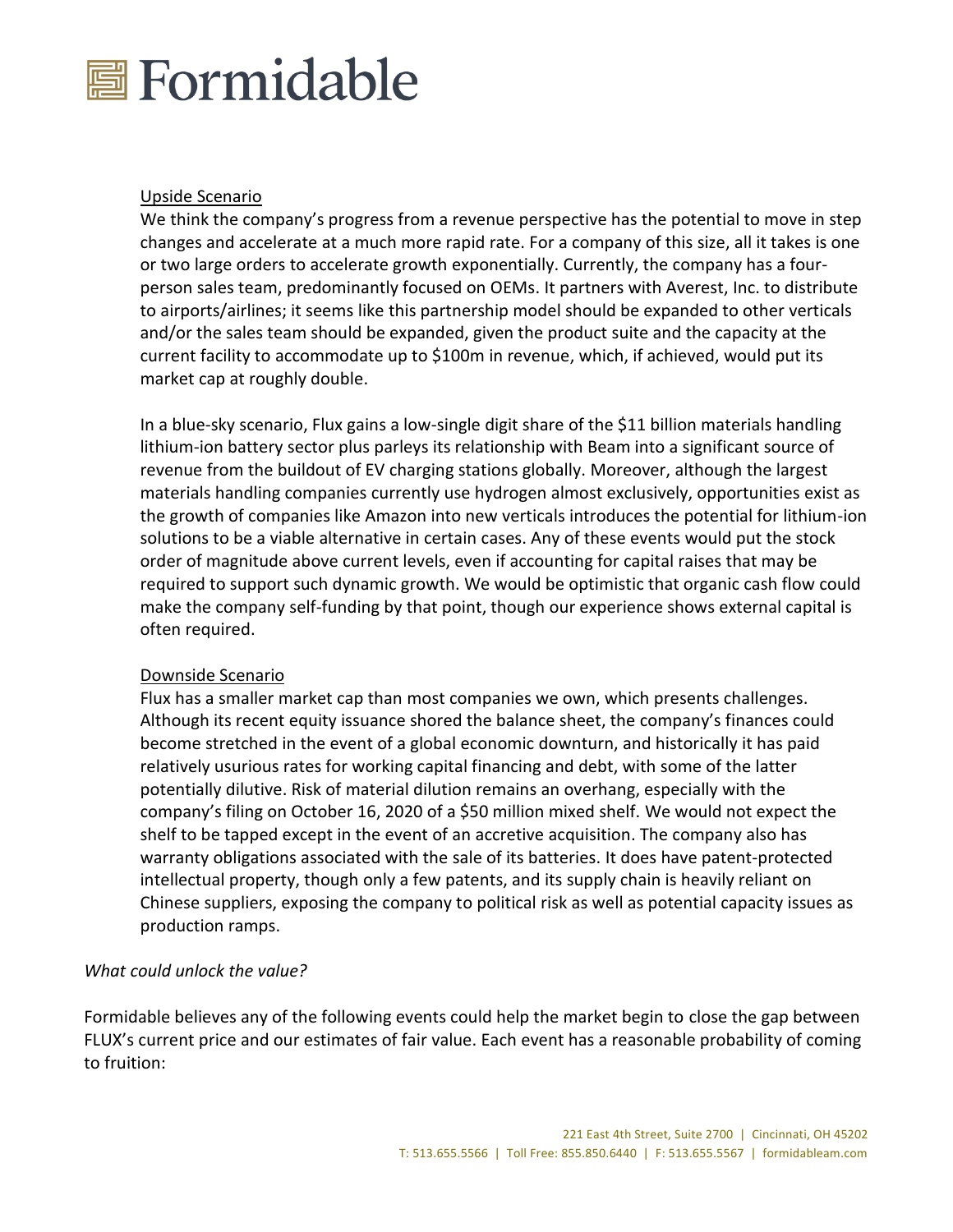

• Strategic acquisition – This could go either direction. Flux seems interested in accumulating and acquiring interests in vendors, supply chains, competitors etc. Its CEO, Ron Dutt, is an experienced acquiror. This would indicate potential appetite for the company become a vertically integrated provider of small and large lithium batteries to its customers. Currently, Flux has a large OEM that is extremely pleased with its work. This is creating collateral momentum within the space and other large OEMs are beginning to come to the table. The addressable market in this respect can become very dynamic and Flux is in a position, after the recent capital raise, to step up and meet these opportunities. This is what we believe will become the Flux flex.

Conversely, Flux could itself be acquired by a legacy battery maker looking to complement a legacy battery business. This scenario transpired with Navistar, a private competitor. Terms were not disclosed, but after a few years of trying to develop its own technology, East Penn acquired Navistar, seemingly deciding it was easier to buy than build.<sup>3</sup>

# **EAST PENN BUYS LITHIUM BATTERY MANUFACTURER NAVITAS SYSTEMS**

ugust 22, 2019; Lead battery manufacturing giant East Penn announced on August 16 it had bought a majority interest in lithium battery firm Navitas Systems.

East Penn says the move will accelerate its expansion into motive power applications and allow it to integrate into other market segments.

East Penn said the acquisition was in line with plans to provide 'the most robust array of optimized energy storage system solutions'.

Michigan-based Navitas Systems was formerly MicroSun IESS, LLC, before the company bought A123 Systems' Government Solutions Group in 2013 to form Navitas

It makes larger-format lithium battery technology and systems for heavy-duty off-road equipment, deep cycle motive and traction, mission-critical stationary and standby, transportation, defence and renewable energy.

East Penn, traditionally a lead acid battery manufacturer, announced in 2016 that it intended to expand its range to lithium ion batteries.

In April 2019 it released a Ready Power lithium battery for forklift trucks, but this is likely to be the first of many new offerings by the company, which said Navitas' lithium research and development expertise 'will add to East Penn's current lithium R&D program'.

"We are happy to be joining in partnership with such a strong, well established company," said East Penn CEO Chris Pruitt.

<sup>3</sup> Accessed November 4, 2020 via url: [http://www.energystoragejournal.com/east-penn-buys-lithium](http://www.energystoragejournal.com/east-penn-buys-lithium-battery-manufacturer-navitas-systems/)[battery-manufacturer-navitas-systems/](http://www.energystoragejournal.com/east-penn-buys-lithium-battery-manufacturer-navitas-systems/)

> 221 East 4th Street, Suite 2700 | Cincinnati, OH 45202 T: 513.655.5566 | Toll Free: 855.850.6440 | F: 513.655.5567 | formidableam.com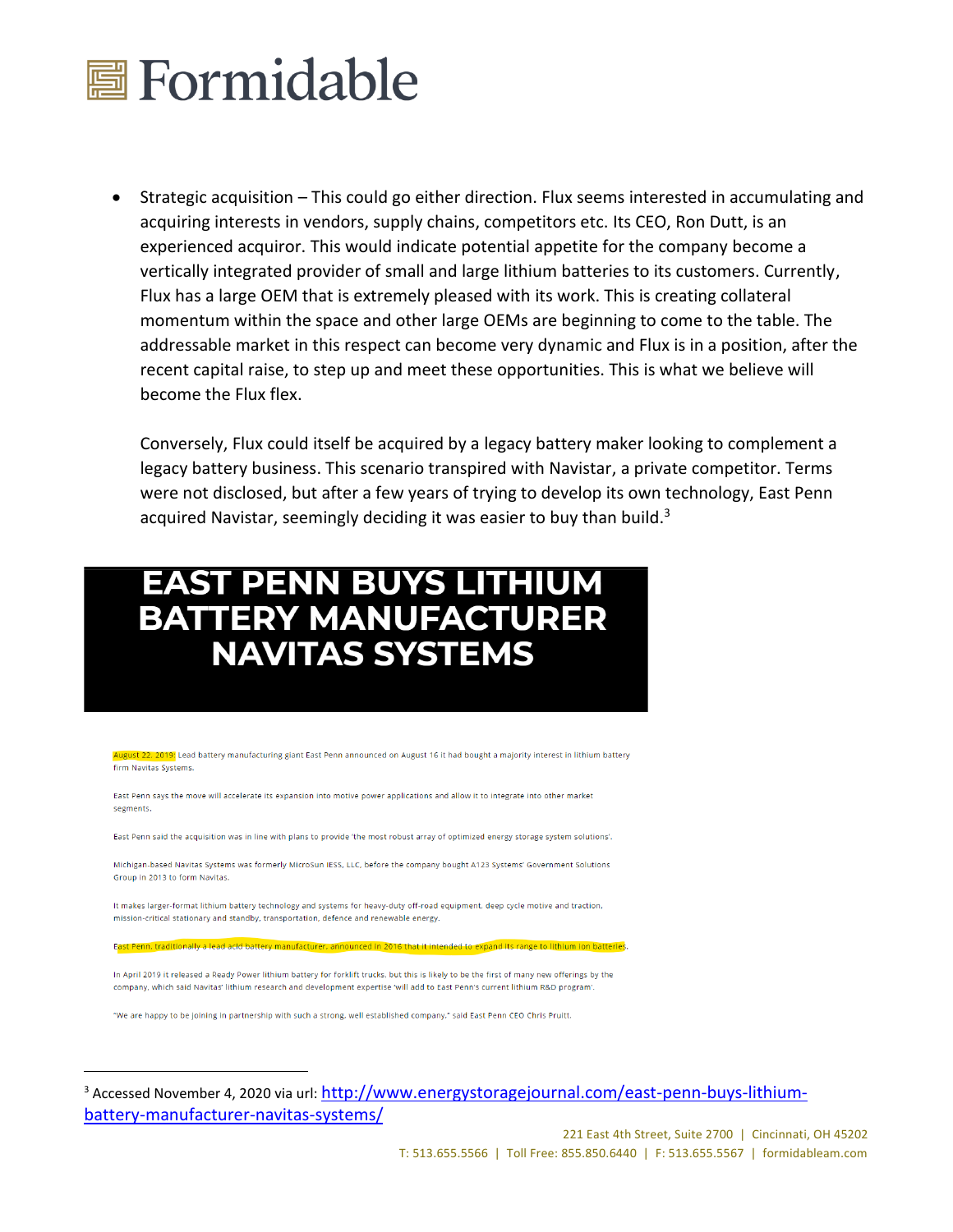

- Structural improvements in market perception –In this era of factor-based and index investing, companies need a certain level of market cap and liquidity to hit the screens for most institutions. Flux has now checked the box in terms of:
	- o Market cap near \$100m as of 11/3/2020.
	- o Exchange listing Uplisted to NASDAQ August 2020.
	- $\circ$  Liquidity average daily dollar volume of \$3 million since its uplisting.
		- Average volume 485k shares
		- Average price \$6.55
		- Favorable legislation The possibility of a "Green New Deal"—a widely reported Democratic initiative and talking point. Government programs aimed at reducing emissions and incentivizing the shift to EVs would also be a positive.

#### *Conclusion*—*The Adoption Juggernaut*

In the last 20 years we have seen multiple iterations of the same behavior within industries. The adoption of the Internet, the embracing electric vehicles and alternative power sources away from fossil fuels, the emergence of hand-held portable devices and information processing that with blistering speed and tremendous capacity. We cannot say with any certainty that the power source Flux provides to its customers will be adopted quickly, but if history is an analog, then the momentum we are currently seeing in orders could be breathtaking. We would be unsurprised by this phenomenon, having seen it multiple times before.

So, is Flux a niche provider? Maybe not. The applications for these types of battery and power types are only growing in size and impact. The broad spectrum of applications is undeterminable, because of its sheer size. Formidable believes that lithium is the oil of tomorrow and that the pick and shovel approach that Flux power is serving is likely to expand geometrically. One might think of themselves as being on the train and realizing that the train and the station are both moving at quantum speeds. The adoption of lithium battery solutions is an inevitability, in our minds, and a forgone conclusion.